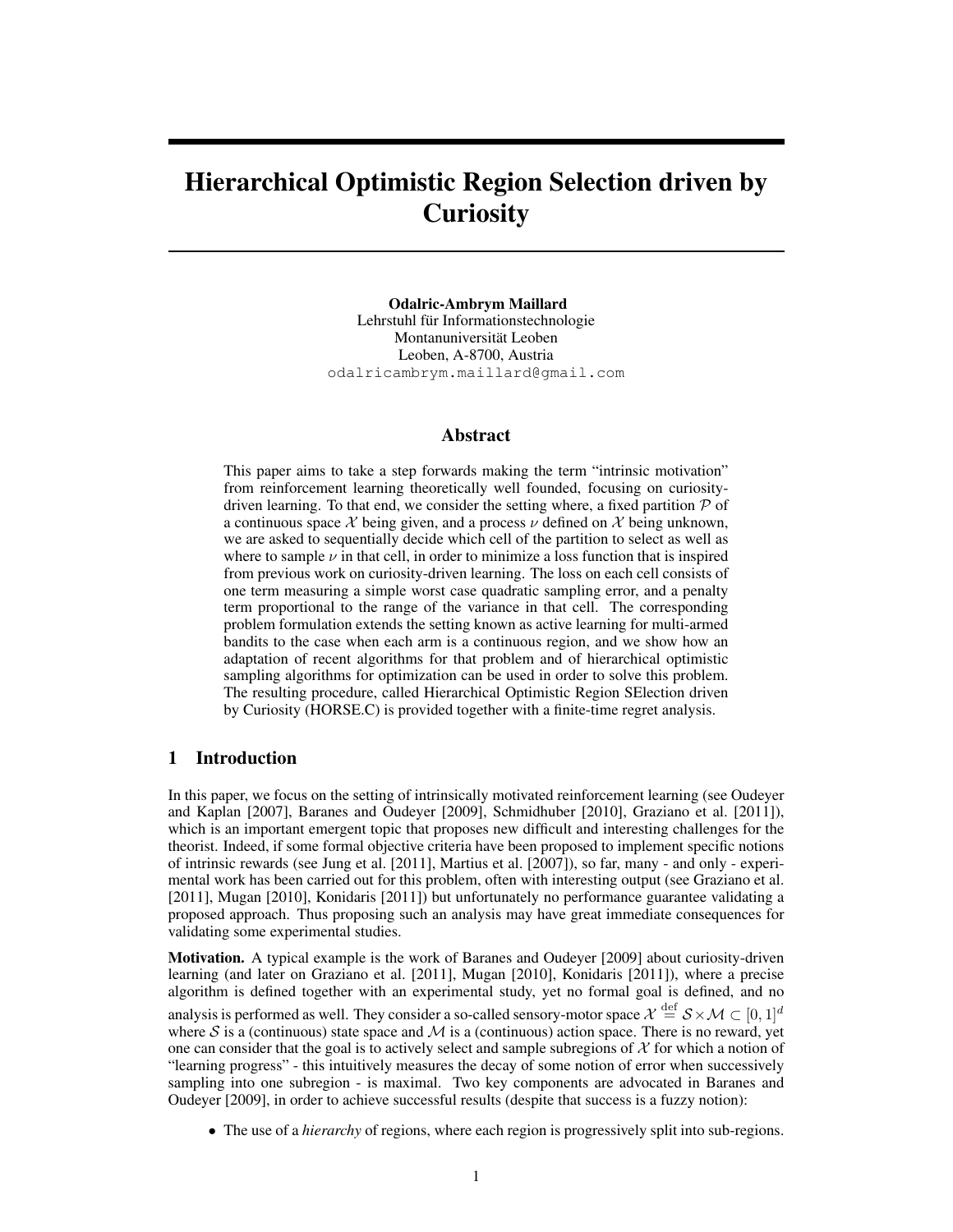• Splitting leaf-regions in two based on the optimization of the dissimilarity, amongst the regions, of the learning progress. The idea is to identify regions with a learning complexity that is a globally constant in that region, which also provides better justification for allocating samples between identified regions.

We believe it is possible to go one step towards a full performance analysis of such algorithms, by relating the corresponding active sampling problem to existing frameworks.

Contribution. This paper aims to take a step forwards making the term "intrinsic motivation" from reinforcement learning theoretically well founded, focusing on curiosity-driven learning. We introduce a mathematical framework in which a metric space (which intuitively plays the role of the state-action space) is divided into regions and a learner has to sample from an unknown random function in a way that reduces a notion of error measure the most. This error consists of two terms, the first one is a robust measure of the quadratic error between the observed samples and their unknown mean, the second one penalizes regions with non constant learning complexity, thus enforcing the notion of curiosity. The paper focuses on how to choose the region to sample from, when a partition of the space is provided.

The resulting problem formulation can be seen as a non trivial extension of the setting of active learning in multi-armed bandits (see Carpentier et al. [2011] or Antos et al. [2010]), where the main idea is to estimate the variance of each arm and sample proportionally to it, to the case when each arm is a region as opposed to a point. In order to deal with this difficulty, the maximal and minimal variance inside each region is tracked by means of a hierarchical optimization procedure, in the spirit of the HOO algorithm from Bubeck et al. [2011]. This leads to a new procedure called Hierarchical Optimistic Region SElection driven by Curiosity (HORSE.C) for which we provide a theoretical performance analysis.

Outline. The outline of the paper is the following. In Section 2 we introduce the precise setting and define the objective function. Section 3 defines our assumptions. Then in Section 4 we present the HORSE.C algorithm. Finally in Section 5, we provide the main Theorem 1 that gives performance guarantees for the proposed algorithm.

## 2 Setting: Robust region allocation with curiosity-inducing penalty.

Let X assumed to be a metric space and let  $\mathcal{Y} \subset \mathbb{R}^d$  be a normed space, equipped with the Euclidean norm  $|| \cdot ||$ . We consider an unknown *Y*-valued process defined on *X*, written  $\nu : \mathcal{X} \to \mathfrak{M}_1^+(\mathcal{Y})$ , where  $\mathfrak{M}^+_1(\mathcal{Y})$  refers to the set of all probability measures on  $\mathcal{Y}$ , such that for all  $x \in \mathcal{X}$ , the random variable  $Y \sim \nu(x)$  has mean  $\mu(x) \in \mathbb{R}^d$  and covariance matrix  $\Sigma(x) \in \mathcal{M}_{d,d}(\mathbb{R})$  assumed to be diagonal. We thus introduce for convenience the notation  $\rho(x) \stackrel{\text{def}}{=} trace(\Sigma(x))$ , where trace is the trace operator (this corresponds to the variance in dimension 1). We call  $\chi$  the input space or sampling space, and  $\mathcal Y$  the output space or value space.

**Intuition** Intuitively when applied to the setting of Baranes and Oudeyer [2009], then  $\mathcal{X} \stackrel{\text{def}}{=} \mathcal{S} \times \mathcal{A}$ is the space of state-action pairs, where  $S$  is a continuous state space and  $A$  a continuous action

space,  $\nu$  is the transition kernel of an unknown MDP, and finally  $\mathcal{Y} \stackrel{\text{def}}{=} \mathcal{S}$ . This is the reason why we consider  $\mathcal{Y} \subset \mathbb{R}^d$  and not only  $\mathcal{Y} \subset \mathbb{R}$  as would seem more natural. One difference is that we assume (see Section 3) that we can sample anywhere in  $X$ , which is a restrictive yet common assumption in the reinforcement learning literature. How to get rid of this assumption is an open and challenging question that is left for future work.

**Sampling error and robustness** Let us consider a sequential sampling process on  $\mathcal{X}$ , i.e. a process that samples at time t a value  $Y_t \sim \nu(X_t)$  at point  $X_t$ , where  $X_t \in \mathcal{F}_{\leq t}$  is a measurable function of the past inputs and outputs  $\{(X_s, Y_s)\}_{s \leq t}$ . It is natural to look at the following quantity, that we call average noise vector  $\eta_t$ : def  $\stackrel{t}{\blacktriangle}$ 

$$
\eta_t \stackrel{\text{def}}{=} \frac{1}{t} \sum_{s=1}^t Y_s - \mu(X_s) \in \mathbb{R}^d.
$$

One interesting property is that this is a martingale difference sequence, which means that the norm of this vector enjoys a concentration property. More precisely (see [Maillard, 2012, Lemma 1] in the extended version of the paper), we have for all deterministic  $t > 0$ <br>  $\mathbb{E}[\|\mathbf{u}_t\|^2] = \frac{1}{\pi} \mathbb{E}[\frac{1}{N} \sum_{i=1}^{N} \mathbf{u}_i(\mathbf{x}_i)]$ 

$$
\mathbb{E}[||\eta_t||^2] = \frac{1}{t} \mathbb{E}\Big[\frac{1}{t}\sum_{s=1}^t \rho(X_s)\Big].
$$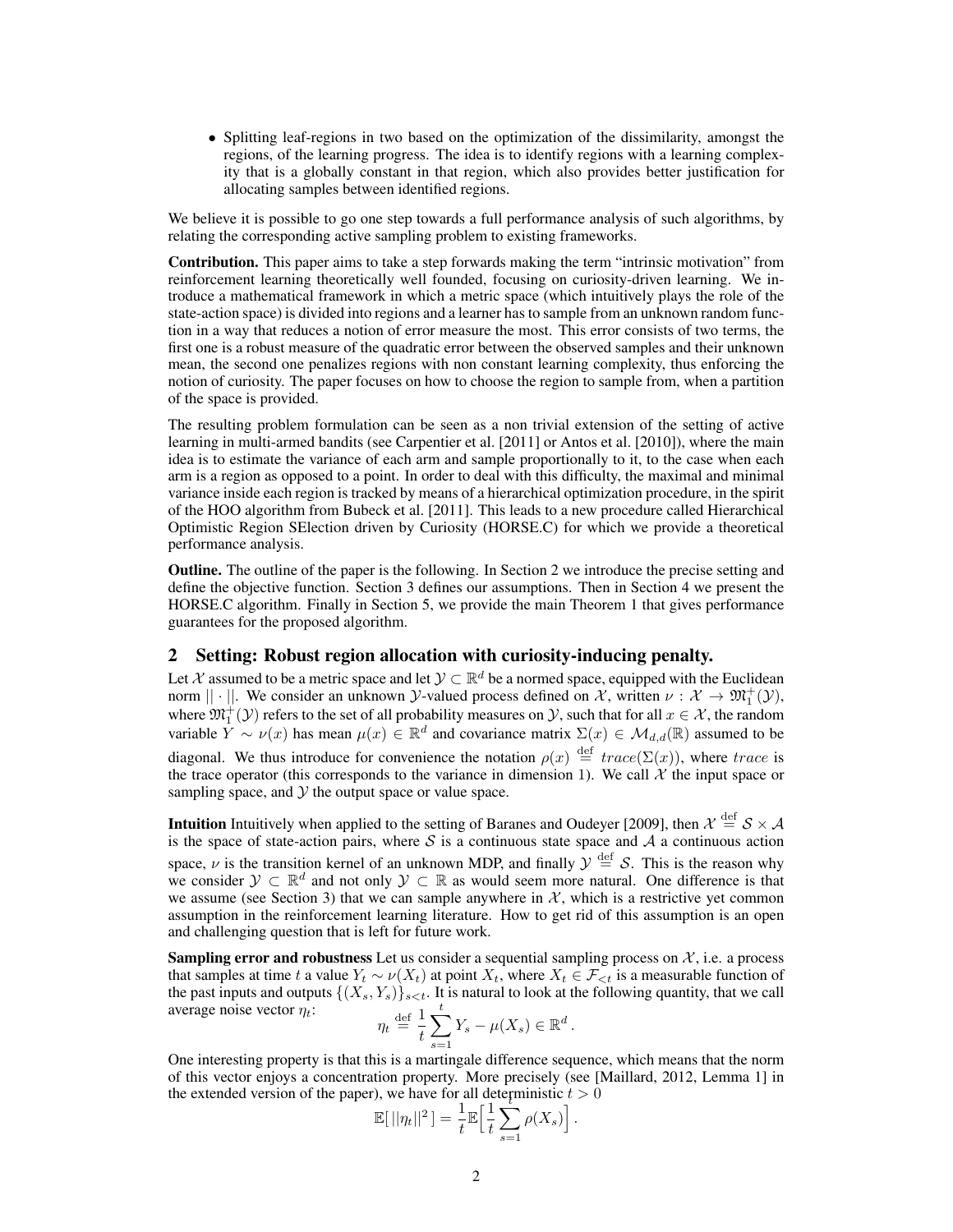A similar property holds for a region  $R \subset \mathcal{X}$  that has been sampled  $n_t(R)$  times, and in order to be robust against a bad sampling strategy inside a region, it is natural to look at the worst case error, that we define as

$$
\mathbf{e}_R(n_t) \stackrel{\text{def}}{=} \frac{\sup_{x \in R} \rho(x)}{n_t(R)}.
$$

One reason for looking at robustness is that for instance, in the case we work with an MDP, we are generally not completely free to choose the sample  $X_s \in S \times A$ : we can only choose the action and the next state is generally given by Nature. Thus, it is important to be able to estimate this worst case error so as to prevent from bad situations.

**Goal** Now let P be a fixed, known partition of the space X and consider the following game. The goal of an algorithm is, at each time step t, to propose one point  $x_t$  where to sample the space  $\mathcal{X}$ , so that its allocation of samples  $\{n_t(R)\}_{R\in\mathcal{P}}$  (that is, the number of points sampled in each region) minimizes some objective function. Thus, the algorithm is free to sample everywhere in each region, with the goal that the total number of points chosen in each region is optimal in some sense. A simple candidate for this objective function would be the following

$$
L_{\mathcal{P}}(n_t) \stackrel{\text{def}}{=} \max \left\{ \mathbf{e}_R(n_t) \, ; \, R \in \mathcal{P} \right\},\,
$$

however, in order to incorporate a notion of curiosity, we would also like to penalize regions that have a variance term  $\rho$  that is non homogeneous (i.e. the less homogeneous, the more samples we allocate). Indeed, if a region has constant variance, then we do not really need to understand more its internal structure, and thus its better to focus on an other region that has very heterogeneous variance. For instance, one would like to split such a region in several homogeneous parts, which is essentially the idea behind section C.3 of Baranes and Oudeyer [2009]. We thus add a curiositypenalization term to the previous objective function, which leads us to define the pseudo-loss of an

allocation  $n_t \stackrel{\text{def}}{=} \{n_t(R)\}_{R \in \mathcal{P}}$  in the following way:

$$
\mathfrak{L}_{\mathcal{P}}(n_t) \stackrel{\text{def}}{=} \max \left\{ \mathbf{e}_R(n_t) + \lambda |R| (\max_{x \in R} \rho(x) - \min_{x \in R} \rho(x)); R \in \mathcal{P} \right\}.
$$
 (1)

Indeed, this means that we do not want to focus just on regions with high variance, but also trade-off with highly heterogeneous regions, which is coherent with the notion of curiosity (see Oudeyer and Kaplan [2007]). For convenience, we also define the pseudo-loss of a region  $R$  by

$$
\mathcal{L}_R(n_t) \stackrel{\text{def}}{=} \mathbf{e}_R(n_t) + \lambda |R| (\max_{x \in R} \rho(x) - \min_{x \in R} \rho(x)).
$$

**Regret** The regret (or loss) of an allocation algorithm at time  $T$  is defined as the difference between the cumulated pseudo-loss of the allocations  $n_t = \{n_{R,t}\}_{R \in \mathcal{P}}$  proposed by the algorithm and that of the best allocation strategy  $n_t^* = \{n_{R,t}^*\}_{R \in \mathcal{P}}$  at each time steps; we define

$$
\mathfrak{R}_T \stackrel{\text{def}}{=} \sum_{t=|\mathcal{P}|}^T \mathfrak{L}_{\mathcal{P}}(n_t) - \mathfrak{L}_{\mathcal{P}}(n_t^{\star}),
$$

where an optimal allocation at time  $t$  is defined by

$$
n_t^{\star} \in \operatorname{argmin} \left\{ \ \mathfrak{L}_{\mathcal{P}}(n_t) \, ; \, \{n_t(R)\}_{R \in \mathcal{P}} \text{ is such that } \sum_{R \in \mathcal{P}} n_t(R) = t \ \right\}.
$$

Note that the sum starts at  $t = |\mathcal{P}|$  for a technical reason, since for  $t < |\mathcal{P}|$ , whatever the allocation, there is always at least one region with no sample, and thus  $\mathfrak{L}_p(n_t) = \infty$ .

**Example 1** In the special case when  $\mathcal{X} = \{1, \ldots, K\}$  is finite with  $K \ll T$ , and when  $\mathcal{P}$  is the complete partition (each cell corresponds to exactly one point), the penalization term is canceled. Thus the problem reduces to the choice of the quantities  $n_t(i)$  for each arm i, and the loss of an allocation simply becomes

$$
\mathfrak{L}(n_t) \stackrel{\text{def}}{=} \max \left\{ \frac{\rho(i)}{n_t(i)} \, ; \, 1 \leq i \leq K \right\}.
$$

This almost corresponds to the already challenging setting analyzed for instance in Carpentier et al. [2011] or Antos et al. [2010]. The difference is that we are interested in the *cumulative* regret of our allocation instead of only the regret suffered for the last round as considered in Carpentier et al. [2011] or Antos et al. [2010]. Also we directly target  $\frac{\rho(i)}{n_t(i)}$  whereas they consider the mean sampling error (but both terms are actually of the same order). Thus the setting we consider can be seen as a generalization of these works to the case when each arm corresponds to a continuous sampling domain.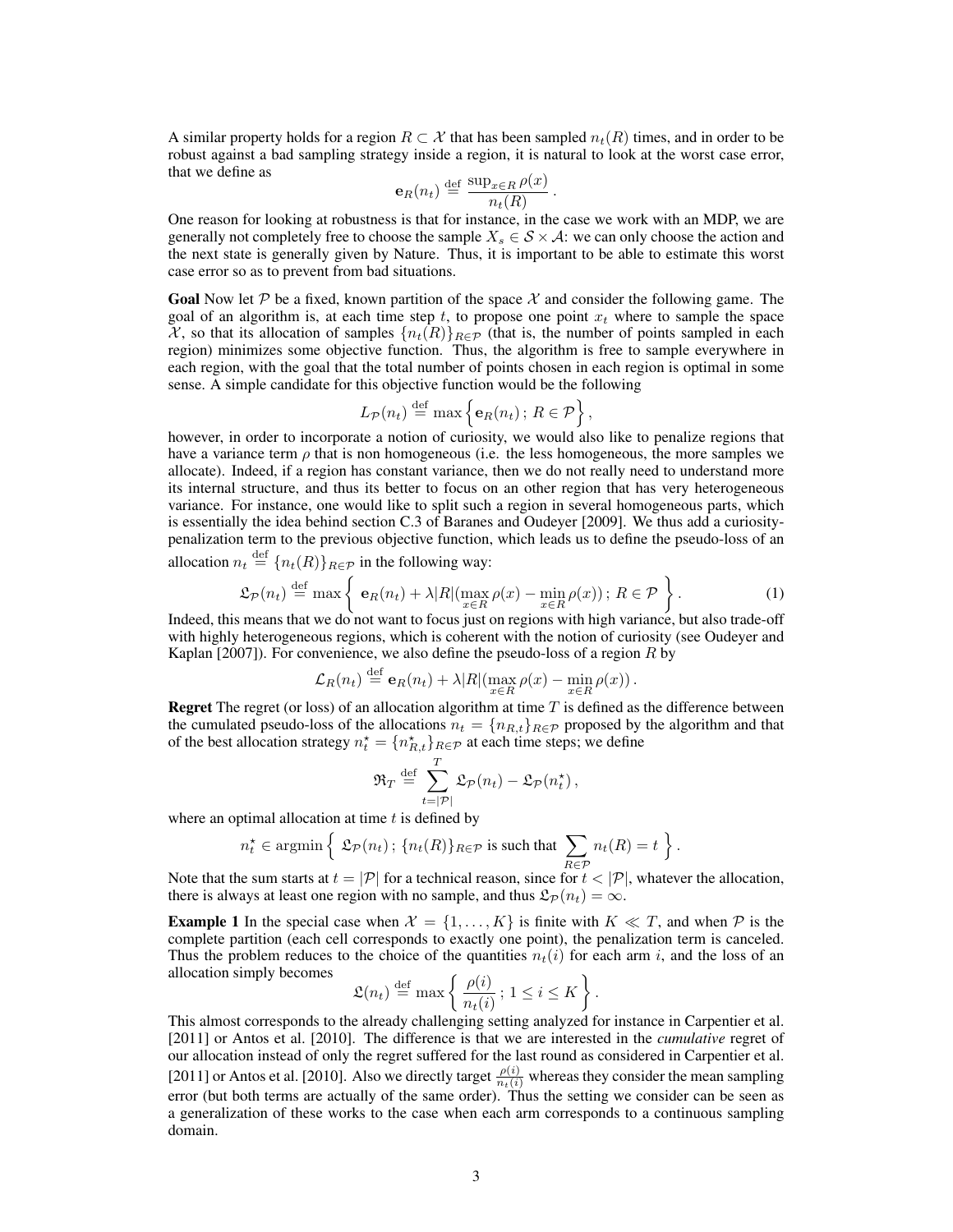# 3 Assumptions

In this section, we introduce some mild assumptions. We essentially assume that the unknown distribution is such that it has a sub-Gaussian noise, and a smooth mean and variance functions. These are actually very mild assumptions. Concerning the algorithm, we consider it can use a partition tree of the space, and that this one is essentially not degenerated (a typical binary tree that satisfies all the following assumptions is such that each cell is split in two children of equal volume). Such assumptions on trees have been extensively discussed for instance in Bubeck et al. [2011].

**Sampling** At any time, we assume that we are able to sample at any point in  $\mathcal{X}$ , i.e. we assume we have a generative model<sup>1</sup> of the unknown distribution  $\nu$ .

**Unknown distribution** We assume that  $\nu$  is sub-Gaussian, meaning that for all fixed  $x \in \mathcal{X}$ 

$$
\forall \lambda \in \mathbb{R}^d \ \ln \mathbb{E} \exp[\langle \lambda, Y - \mu(X) \rangle] \le \frac{\lambda^T \Sigma(x) \lambda}{2},
$$

and has diagonal covariance matrix in each point<sup>2</sup>.

The function  $\mu$  is assumed to be Lipschitz w.r.t a metric  $\ell_1$ , i.e. it satisfies

$$
\forall x, x' \in \mathcal{X} \, ||\mu(x) - \mu(x')|| \leq \ell_1(x, x') \, .
$$

Similarly, the function  $\rho$  is assumed to be Lipschitz w.r.t a metric  $\ell_2$ , i.e. it satisfies

$$
\forall x, x' \in \mathcal{X} \, |\rho(x) - \rho(x')| \leq \ell_2(x, x') \, .
$$

**Hierarchy** We assume that Y is a convex and compact subset of  $[0, 1]^d$ . We consider an infinite binary tree  $\mathcal T$  whose nodes correspond to regions of  $\mathcal X$ . A node is indexed by a pair  $(h, i)$ , where  $h \ge 0$  is the depth of the nodes in  $\mathcal T$  and  $0 \le i < 2^h$  is the position of the node at depth h. We write  $R(h, i) \subset \mathcal{X}$  the region associated with node  $(h, i)$ . The regions are fixed in advance, are all assumed to be measurable with positive measure, and must satisfy that for each  $h \geq 1$ ,  $\{R(h, i)\}_{0 \leq i \leq 2^h}$  is a

partition of X that is compatible with depth  $h-1$ , where  $R(0,0) \stackrel{\text{def}}{=} X$ ; in particular for all  $h \ge 0$ , for all  $0 \leq i < 2<sup>h</sup>$ , then

$$
R(h, i) = R(h + 1, 2i) \cup R(h + 1, 2i + 1).
$$

In dimension  $d$ , a standard way to define such a tree is to split each parent node in half along the largest side of the corresponding hyper-rectangle, see Bubeck et al. [2011] for details.

For a finite sub-tree  $\mathcal{T}_t$  of  $\mathcal{T}$ , we write  $Leaf(\mathcal{T}_t)$  for the set of all leaves of  $\mathcal{T}_t$ . For a region  $(h, i) \in$  $\mathcal{T}_t$ , we denote by  $\mathcal{C}_t(h, i)$  the set of its children in  $\mathcal{T}_t$ , and by  $\mathcal{T}_t(h, i)$  the subtree of  $\mathcal{T}_t$  starting with root node  $(h, i)$ .

Algorithm and partition The partition  $P$  is assumed to be such that each of its regions R corresponds to one region  $R(h, i) \in \mathcal{T}$ ; equivalently, there exists a finite sub-tree  $\mathcal{T}_0 \subset \mathcal{T}$  such that  $Leaf(\mathcal{T}_0) = \mathcal{P}$ . An algorithm is only allowed to expand one node of  $\mathcal{T}_t$  at each time step t. In the sequel, we write indifferently  $\mathcal{P} \in \mathcal{T}$  and  $(h, i) \in \mathcal{T}$  or  $\mathcal{P}$  and  $R(h, i) \subset \mathcal{X}$  to refer to the partition or one of its cell.

**Exponential decays** Finally, we assume that the  $\ell_1$  and  $\ell_2$  diameters of the region  $R(h, i)$  as well as its volume  $|R(h, i)|$  decay at exponential rate in the sense that there exists positive constants  $\gamma$ ,  $\gamma_1$ ,  $\gamma_2$  and  $c, c_1, c_2$  such that for all  $h \geq 0$ , then  $|R(h, i)| \leq c\gamma^h$ ,

$$
\max_{x',x \in R(h,i)} \ell_1(x,x') \le c_1 \gamma_1^h \text{ and } \max_{x',x \in R(h,i)} \ell_2(x,x') \le c_2 \gamma_2^h.
$$

Similarly, we assume that there exists positive constants  $c' \leq c, c'_1 \leq c_1$  and  $c'_2 \leq c_2$  such that for all  $h \geq 0$ , then  $|R(h, i)| \geq c' \gamma^h$ ,

$$
\max_{x',x \in R(h,i)} \ell_1(x,x') \geq c'_1 \gamma_1^h \text{ and } \max_{x',x \in R(h,i)} \ell_2(x,x') \geq c'_2 \gamma_2^h.
$$

This assumption is made to avoid degenerate trees and for general purpose only. It actually holds for any reasonable binary tree.

<sup>&</sup>lt;sup>1</sup>using the standard terminology in Reinforcement Learning.

<sup>&</sup>lt;sup>2</sup>this assumption is only here to make calculations easier and avoid nasty technical considerations that anyway do not affect the order of the final regret bound but only concern second order terms.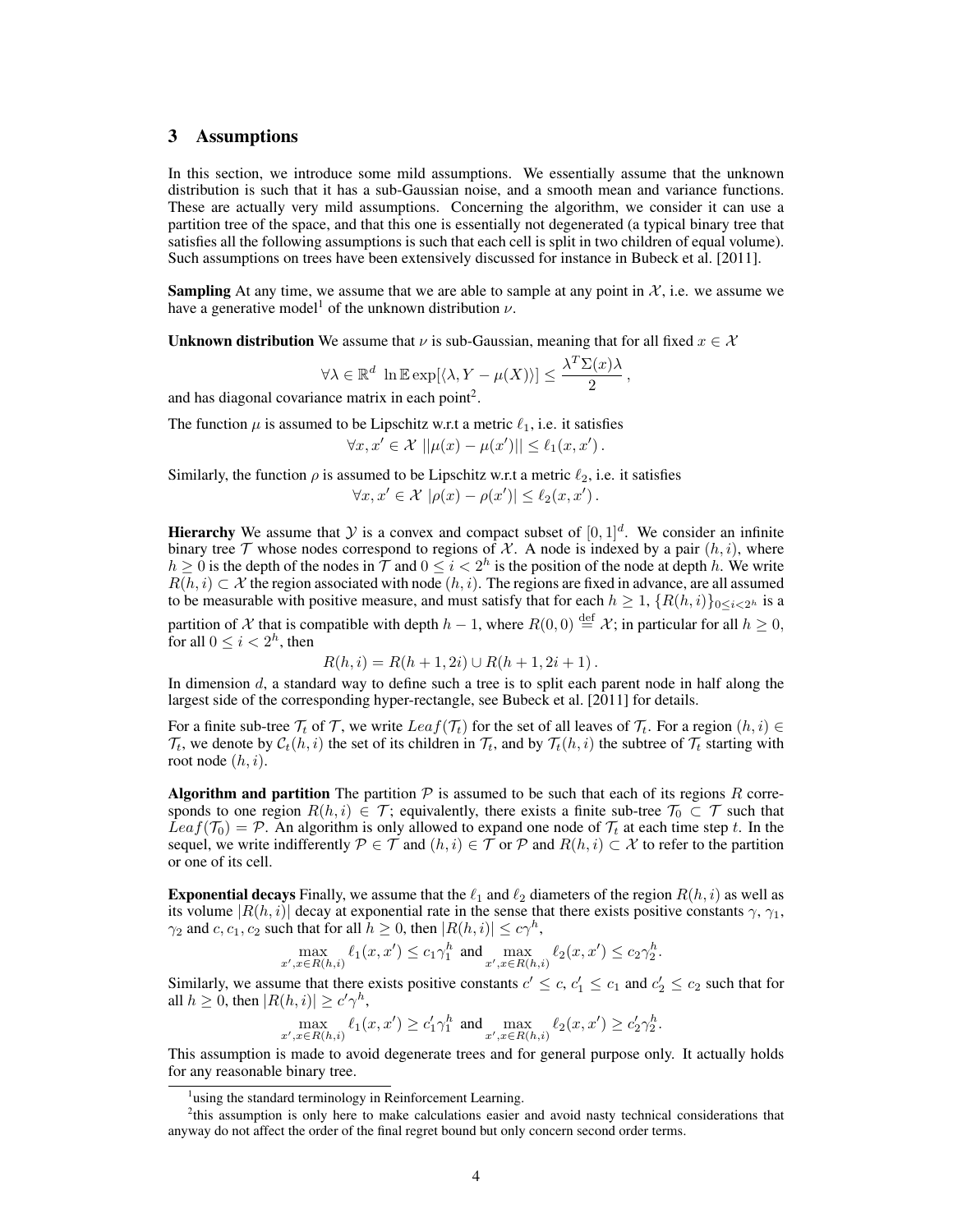# 4 Allocation algorithm

In this section, we now introduce the main algorithm of this paper in order to solve the problem considered in Section 2. It is called Hierarchical Optimistic Region SElection driven by Curiosity. Before proceeding, we need to define some quantities.

#### 4.1 High-probability upper-bound and lower-bound estimations

Let us consider the following (biased) estimator

$$
\hat{\sigma}_t^2(R) \stackrel{\text{def}}{=} \frac{1}{N_t(R)} \sum_{s=1}^t ||Y_s||^2 \mathbb{I}\{X_s \in R\} - ||\frac{1}{N_t(R)} \sum_{s=1}^t Y_s \mathbb{I}\{X_s \in R\}||^2.
$$

Apart from a small multiplicative biased by a factor  $\frac{N_t(R)-1}{N_t(R)}$ , it has more importantly a positive bias due to the fact that the random variables do not share the same mean; this phenomenon is the same as the estimation of the average variance for independent but non i.i.d variables with different means  $\{\mu_i\}_{i\leq n}$ , where the bias would be given by  $\frac{1}{n}\sum_{i=1}^n[\mu_i-\frac{1}{n}\sum_{j=1}^n\mu_j]^2$  (see Lemma 5). In our case, it is thus always non negative, and under the assumption that  $\mu$  is Lipschitz w.r.t the metric  $\ell_1$ , it is fortunately bounded by  $d_1(R)^2$ , the diameter of R w.r.t the metric  $\ell_1$ .

We then introduce the two following key quantities, defined for all  $x \in R$  and  $\delta \in [0, 1]$  by

$$
U_t(R, x, \delta) \stackrel{\text{def}}{=} \hat{\sigma}_t^2(R) + (1 + 2\sqrt{d})\sqrt{\frac{d\ln(2d/\delta)}{2N_t(R)}} + \frac{d\ln(2d/\delta)}{2N_t(R)} + \frac{1}{N_t(R)}\sum_{s=1}^t \ell_2(X_s, x)\mathbb{I}\{X_s \in R\},
$$
  

$$
L_t(R, x, \delta) \stackrel{\text{def}}{=} \hat{\sigma}_t^2(R) - (1 + 2\sqrt{d})\sqrt{\frac{d\ln(2d/\delta)}{2N_t(R)}} - d_1(R)^2 - \frac{1}{N_t(R)}\sum_{s=1}^t \ell_2(X_s, x)\mathbb{I}\{X_s \in R\}.
$$

Note that we would have preferred to replace the terms involving  $\ln(2d/\delta)$  with a term depending on the empirical variance, in the spirit of Carpentier et al. [2011] or Antos et al. [2010]. However, contrary to the estimation of the mean, extending the standard results valid for i.i.d data to the case of a *martingale difference sequence* is non trivial for the estimation of the variance, especially due to the additive bias resulting from the fact that the variables may not share the same mean, but also to the absence of such results for U-statistics (up to the author's knowledge). For that reason such an extension is left for future work.

The following results (we provide the proof in [Maillard, 2012, Appendix A.3]) show that  $U_t(R, x, \delta)$  is a high probability upper bound on  $\rho(x)$  while  $L_t(R, x, \delta)$  is a high probability lower bound on  $\rho(x)$ .

**Proposition 1** Under the assumptions that Y is a convex subset of  $[0, 1]^d$ ,  $\nu$  is sub-Gaussian,  $\rho$  is Lipschitz w.r.t.  $\ell_2$  and  $R \subset \mathcal{X}$  is compact and convex, then

$$
\mathbb{P}\Big(\forall x\in\mathcal{X}\,;\,U_t(R,x,\delta)\leq\rho(x)\Big)\leq t\delta\,.
$$

Similarly, under the same assumptions, then

$$
\mathbb{P}\Big(\forall x\in\mathcal{X}\,;\,L_t(R,x,\delta)\leq\rho(x)-b(x,R,N_t(R),\delta)\Big)\leq t\delta\,,
$$

where we introduced for convenience the quantity

$$
b(x, R, n, \delta) \stackrel{\text{def}}{=} 2 \max_{x' \in R} \ell_2(x, x') + d_1(R)^2 + 2(1 + 2\sqrt{d}) \sqrt{\frac{d \ln(2d/\delta)}{2n}} + \frac{d \ln(2d/\delta)}{2n}.
$$

Now on the other other hand, we have that (see the proof in [Maillard, 2012, Appendix A.3])

**Proposition 2** Under the assumptions that Y is a convex subset of  $[0, 1]^d$ ,  $\nu$  is sub-Gaussian,  $\mu$  is Lipschitz w.r.t.  $\ell_1$ ,  $\rho$  is Lipschitz w.r.t.  $\ell_2$  and  $R \subset \mathcal{X}$  is compact and convex, then

$$
\mathbb{P}\Big(\forall x\in\mathcal{X}\,;\,U_t(R,x,\delta)\geq\rho(x)+b(x,R,N_t(R),\delta)\Big)\leq t\delta\,.
$$

Similarly, under the same assumptions, then

$$
\mathbb{P}\Big(\forall x\in\mathcal{X}\,;\,L_t(R,x,\delta)\geq\rho(x)\Big)\leq t\delta\,.
$$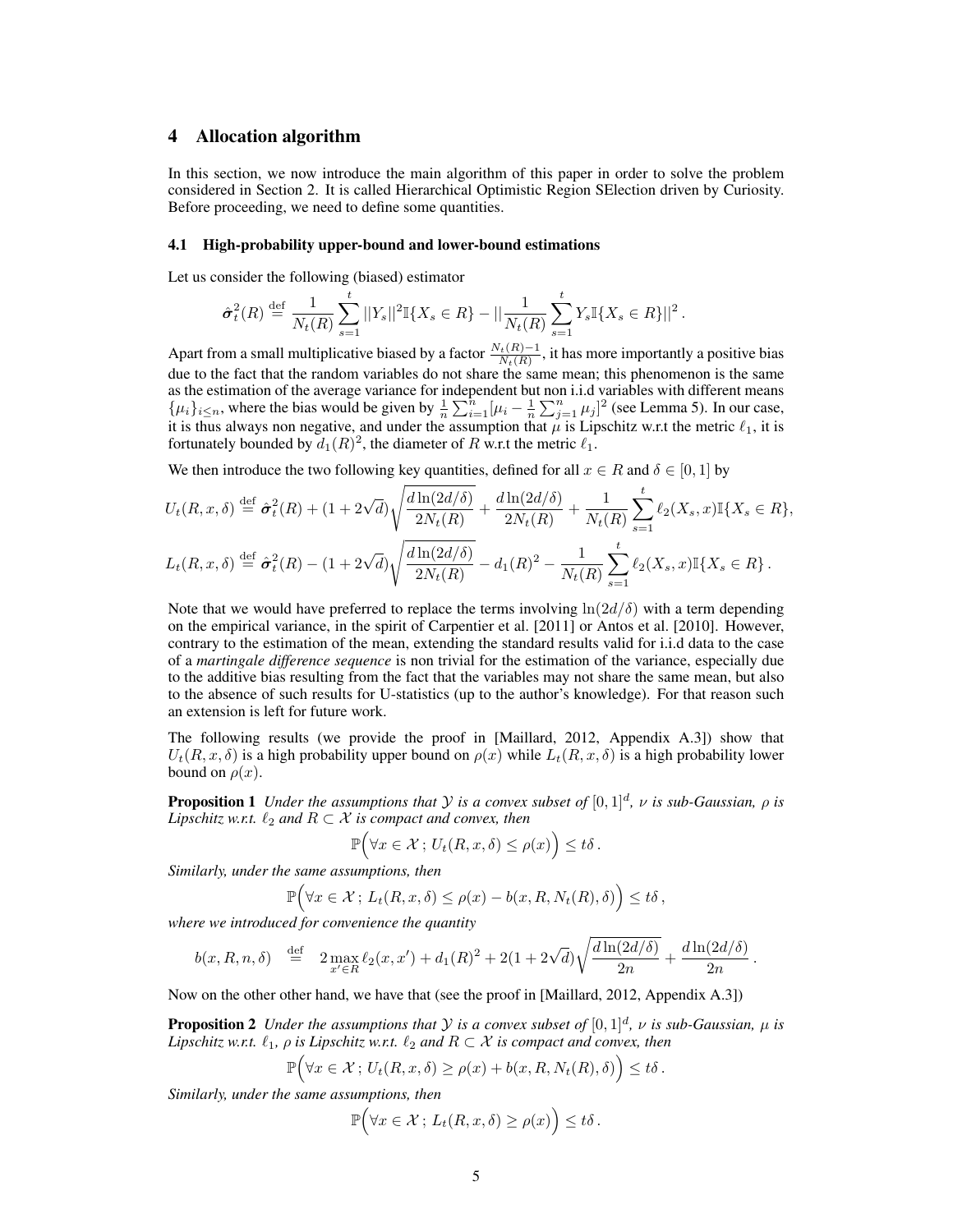#### 4.2 Hierarchical Optimistic Region SElection driven by Curiosity (HORSE.C).

The pseudo-code of the HORSE.C algorithm is presented in Figure 1 below. This algorithm relies on the estimation of the quantities  $\max_{x \in R} \rho(x)$  and  $\min_{x \in R} \rho(x)$  in order to define which point  $X_{t+1}$  to sample at time  $t + 1$ . It is chosen by expanding a leaf of a hierarchical tree  $\mathcal{T}_t \subset \mathcal{T}$ , in an optimistic way, starting with a tree  $\mathcal{T}_0$  with leaves corresponding to the partition  $\mathcal{P}$ .

The intuition is the following: let us consider a node  $(h, i)$  of the tree  $\mathcal{T}_t$  expanded by the algorithm at time t. The maximum value of  $\rho$  in  $R(h, i)$  is thus achieved for one of its children node  $(h', i') \in$  $C_t(h, i)$ . Thus if we have computed an upper bound on the maximal value of  $\rho$  in each child, then we have an upper bound on the maximum value of  $\rho$  in  $R(h, i)$ . Proceeding in a similar way for the lower bound, this motivates the following two recursive definitions:

$$
\hat{\rho}_t^+(h,i;\delta) \stackrel{\text{def}}{=} \min \left\{ \max_{x \in R(h,i)} U_t(R(h,i),x,\delta), \max \left\{ \hat{\rho}_t^+(h',i';\delta) ; (h',i') \in C_t(h,i) \right\} \right\},
$$
  

$$
\hat{\rho}_t^-(h,i;\delta) \stackrel{\text{def}}{=} \max \left\{ \min_{x \in R(h,i)} L_t(R(h,i),x,\delta), \min \left\{ \hat{\rho}_t^-(h',i';\delta) ; (h',i') \in C_t(h,i) \right\} \right\}.
$$

These values are used in order to build an optimistic estimate of the quantity  $\mathcal{L}_{R(h,i)}(N_t)$  in region  $(h, i)$  (step 4), and then to select in which cell of the partition we should sample (step 5). Then the algorithm chooses where to sample in the selected region so as to improve the estimations of  $\hat{\rho}_t^+$  and  $\hat{\rho}_t^-$ . This is done by alternating (step 6.) between expanding a leaf following a path that is optimistic according to  $\hat{\rho}_t^+$  (step 7,8,9), or according to  $\hat{\rho}_t^-$  (step 11.)

Thus, at a high level, the algorithm performs on each cell  $(h, i) \in \mathcal{P}$  of the given partition two hierarchical searches, one for the maximum value of  $\rho$  in region  $R(h, i)$  and one for its minimal value. This can be seen as an adaptation of the algorithm HOO from Bubeck et al. [2011] with the main difference that we target the variance and not just the mean (this is more difficult). On the other hand, there is a strong link between step 5, where we decide to allocate samples between regions  ${R(h, i)}_{(h, i) \in \mathcal{P}}$ , and the CH-AS algorithm from Carpentier et al. [2011].

## 5 Performance analysis of the HORSE.C algorithm

In this section, we are now ready to provide the main theorem of this paper, i.e. a regret bound on the performance of the HORSE.C algorithm, which is the main contribution of this work. To this end, we make use of the notion of near-optimality dimension, introduced in Bubeck et al. [2011], and that measures a notion of intrinsic dimension of the maximization problem.

**Definition (Near optimality dimension)** For  $c > 0$ , the c-optimality dimension of  $\rho$  restricted to the region R with respect to the pseudo-metric  $\ell_2$  is defined as

$$
\max\left\{\limsup_{\epsilon\to 0}\frac{\ln(\mathcal{N}(R_{c\epsilon},\ell_2,\epsilon))}{\ln(\epsilon^{-1})},0\right\}\text{ where }R_{c\epsilon}\stackrel{\mathrm{def}}{=}\left\{x\in R\,;\,\rho(x)\geq\max_{x\in R}\rho(x)-\epsilon\right\},
$$

and where  $\mathcal{N}(R_{c\epsilon}, \ell_2, \epsilon)$  is the  $\epsilon$ -packing number of the region  $R_{c\epsilon}$ .

Let  $d^+(h_0, i_0)$  be the *c*-optimality dimension of  $\rho$  restricted to the region  $R(h_0, i_0)$  (see e.g. Bubeck et al. [2011]), with the constant  $c \stackrel{\text{def}}{=} 4(2c_2 + c_1^2)/c_2'$ . Similarly, let  $d^-(h_0, i_0)$  be the *c*-optimality dimension of  $-\rho$  restricted to the region  $R(h_0, i_0)$ . Let us finally define the biggest near-optimality dimension of  $\rho$  over each cell of the partition  $P$  to be

$$
d_{\rho} \stackrel{\text{def}}{=} \max \left\{ \max \left\{ d^{+}(h_0, i_0), d^{-}(h_0, i_0) \right\}; (h_0, i_0) \in \mathcal{P} \right\}.
$$

**Theorem 1 (Regret bound for HORSE.C)** Under the assumptions of Section 3 and if moreover  $\gamma_1^2 \leq \gamma_2$ , then for all  $\delta \in [0,1]$ , the regret of the Hierarchical Optimistic Region SElection driven by Curiosity procedure parameterized with  $\delta$  is bounded with probability higher than  $1-2\delta$  as follows.

$$
\mathfrak{R}_T \leq \sum_{t=|\mathcal{P}|}^T \max_{(h_0, i_0) \in \mathcal{P}} \left( \frac{1}{n_t^{\star}(h_0, i_0)} + 2\lambda c \gamma^{h_0} \right) B\big(h_0, n_t^{\star}(h_0, i_0), \delta_t\big),
$$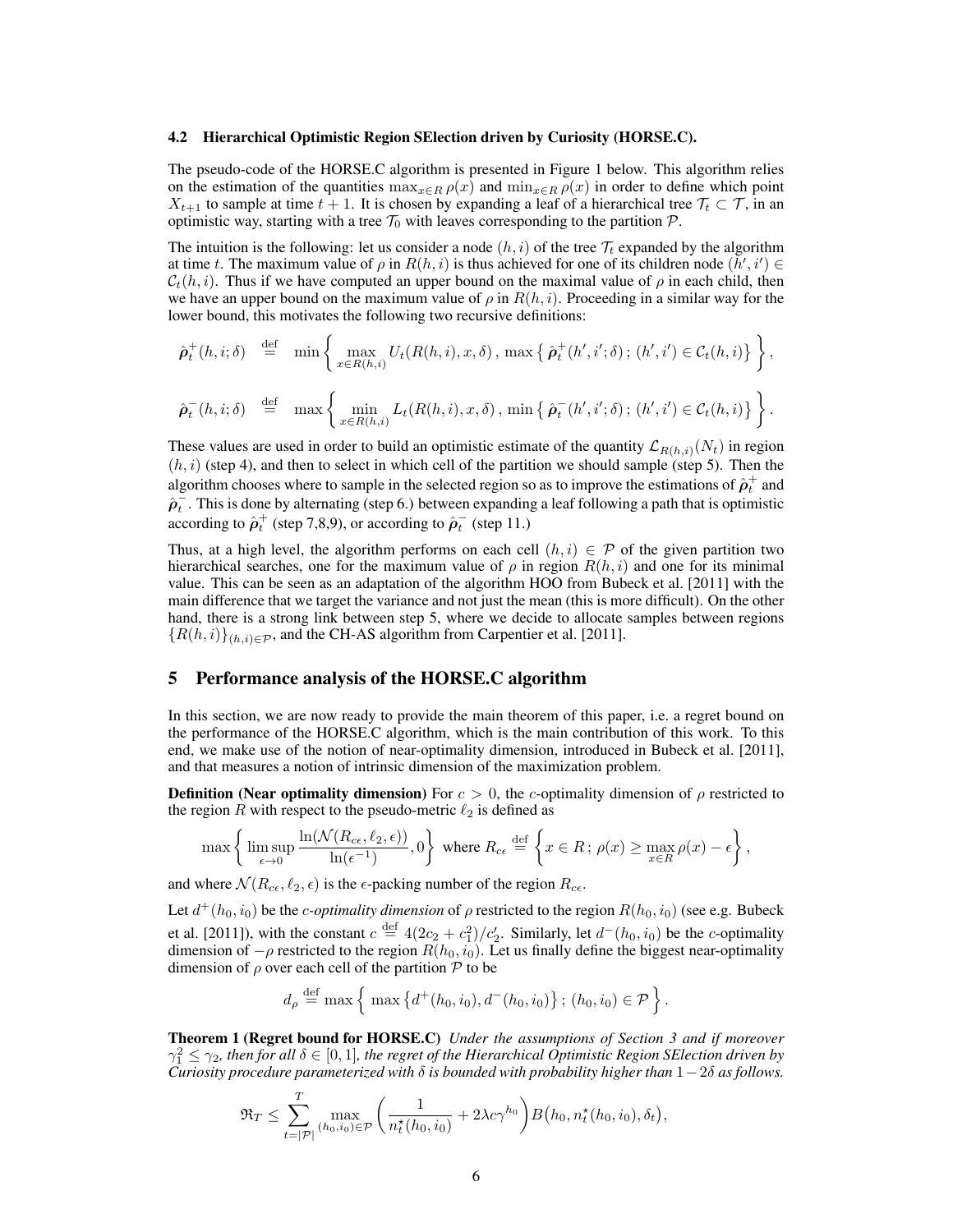## Algorithm 1 The HORSE.C algorithm.

**Require:** An infinite binary tree T, a partition  $\mathcal{P} \subset \mathcal{T}, \delta \in [0, 1], \lambda \geq 0$ 

- 1: Let  $\mathcal{T}_0$  be such that  $Leaf(\mathcal{T}_0) = \mathcal{P}$ , and  $\delta_{i,t} = \frac{6\delta}{\pi^2 i^2 (2t+1) |\mathcal{P}| t^3}$ ,  $t := 0$ .
- 2: while true do
- 3: define for each region  $(h, i) \in \mathcal{T}_t$  the estimated loss

$$
\hat{\mathcal{L}}_t(h,i) \stackrel{\text{def}}{=} \frac{\hat{\rho}_t^+(h,i;\delta)}{N_t(R(h,i))} + \lambda |R(h,i)| (\hat{\rho}_t^+(h,i;\delta) - \hat{\rho}_t^-(h,i;\delta)),
$$

where  $\delta = \delta_{N_t(R(h,i)),t}$ , where by convention  $\hat{\mathcal{L}}_t(h,i)$  if it is undefined.

4: choose the next region of the current partition 
$$
P \subset T
$$
 to sample

$$
(H_{t+1}, I_{t+1}) \stackrel{\text{def}}{=} \operatorname{argmax} \left\{ \hat{\mathcal{L}}_t(h, i) ; (h, i) \subset \mathcal{P} \right\}.
$$

- 5: if  $N_t(R(h, i)) = n$  is odd then
- 6: sequentially select a path of children of  $(H_{t+1}, I_{t+1})$  in  $\mathcal{T}_t$  defined by the initial node  $(H_{t+1}^0, I_{t+1}^0) \stackrel{\text{def}}{=} (H_{t+1}, I_{t+1}),$  and then

$$
(H_{t+1}^{j+1}, I_{t+1}^{j+1}) \stackrel{\text{def}}{=} \arg\!\max \left\{ \hat{\boldsymbol{\rho}}_t^+(h, i; \delta_{n,t}) \, ; \, (h, i) \in C_t(H_{t+1}^j, I_{t+1}^j) \right\},
$$

until  $j = j_{t+1}$  is such that  $(H_{t+1}^{j_{t+1}}, I_{t+1}^{j_{t+1}}) \in Leaf(\mathcal{T}_t)$ .

7: expand the node  $(H_{t+1}^{j_{t+1}}, I_{t+1}^{j_{t+1}})$  in order to define  $\mathcal{T}_{t+1}$  and then define the candidate child

$$
(h_{t+1}, i_{t+1}) \stackrel{\text{def}}{=} \text{argmax} \left\{ \hat{\rho}_t^+(h, i; \delta_{n,t}) \, ; \, (h, i) \in C_{t+1}(H_{t+1}^{j_{t+1}}, I_{t+1}^{j_{t+1}}) \right\}.
$$

8: sample at point  $X_{t+1}$  and receive the value  $Y_{t+1} \sim \nu(X_{t+1})$ , where

$$
X_{t+1} \stackrel{\text{def}}{=} \operatorname{argmax} \left\{ U_t(R(h_{t+1}, i_{t+1}), x, \delta_{n,t}) \, ; \, x \in R(h_{t+1}, i_{t+1}) \right\},
$$

9: else

- 10: proceed similarly than steps 6,7,8 with  $\hat{\rho}_t^+$  replaced with  $\hat{\rho}_t^-$ .
- 11: end if
- 12:  $t := t + 1$ .
- 13: end while

where  $\delta_t$  is a shorthand notation for the quantity  $\delta_{n_t^*(h_0,i_0),t-1}$ , where  $n_t^*(h_0,i_0)$  is the optimal allocation at round t for the region  $(h_0, i_0) \in \mathcal{P}$  and where

$$
B(h_0, k, \delta_{k,t}) \stackrel{\text{def}}{=} \min_{h_0 \leq h} \left\{ 2c_2 \gamma_2^h + c_1^2 \gamma_1^{2h} + 2(1 + 2\sqrt{d}) \sqrt{\frac{d \ln(2d/\delta_{k,t})}{2N_{h_0}(h,k)}} + \frac{d \ln(2d/\delta_{k,t})}{2N_{h_0}(h,k)} \right\},
$$

in which we have used the following quantity

$$
N_{h_0}(h,k) \stackrel{\text{def}}{=} \frac{1}{C(c_2'\gamma_2^h)^{-d_\rho}} \left( k - 2^{h-h_0} \left[ 2 + 4\sqrt{d} + \sqrt{d\ln(2d/\delta_{k,t})/2} \right]^2 \frac{d\ln(2d/\delta_{k,t})}{2(2c_2\gamma_2^h + c_1^2\gamma_1^{2h})^2} \right).
$$

Note that the assumption  $\gamma_1^2 \leq \gamma_2$  is only here so that  $d_\rho$  can be defined w.r.t the metric  $\ell_2$  only. We can remove it at the price of using instead a metric mixing  $\ell_1$  and  $\ell_2$  together and of much more technical considerations. Similarly, we could have expressed the result using the local values  $d^+(h_0, i_0)$  instead of the less precise  $d_\rho$  (neither those, nor  $d_\rho$  need to be known by the algorithm). The full proof of this theorem is reported in the appendix. The main steps of the proof are as follows. First we provide upper and lower confidence bounds for the estimation of the quantities  $U_t(R, x, \delta)$ and  $L_t(R, x, \delta)$ . Then, we lower-bound the depth of the subtree of each region  $(h_0, i_0) \in \mathcal{P}$  that contains a maximal point  $\argmax_{x \in R(h_0,i_0)} \rho(x)$ , and proceed similarly for a minimal point. This uses the near-optimality dimension of  $\rho$  and  $-\rho$  in the region  $R(h_0, i_0)$ , and enables to provide an upper bound on  $\hat{\rho}_t^+(h,i;\delta)$  as well as a lower bound on  $\hat{\rho}_t^-(h,i;\delta)$ . This then enables us to deduce bounds relating the estimated loss  $\mathcal{L}_t(h, i)$  to the true loss  $\mathcal{L}_{R(h, i)}(N_t)$ . Finally, we relate the true loss of the current allocation to the one using the optimal one  $n_{t+1}^{\star}(h_0, i_0)$  by discussing whether a region has been over or under sampled. This final part is closed in spirit to the proof of the regret bound for CH-AS in Carpentier et al. [2011].

In order to better understand the gain in Theorem 1, we provide the following corollary that gives more insights about the order of magnitude of the regret.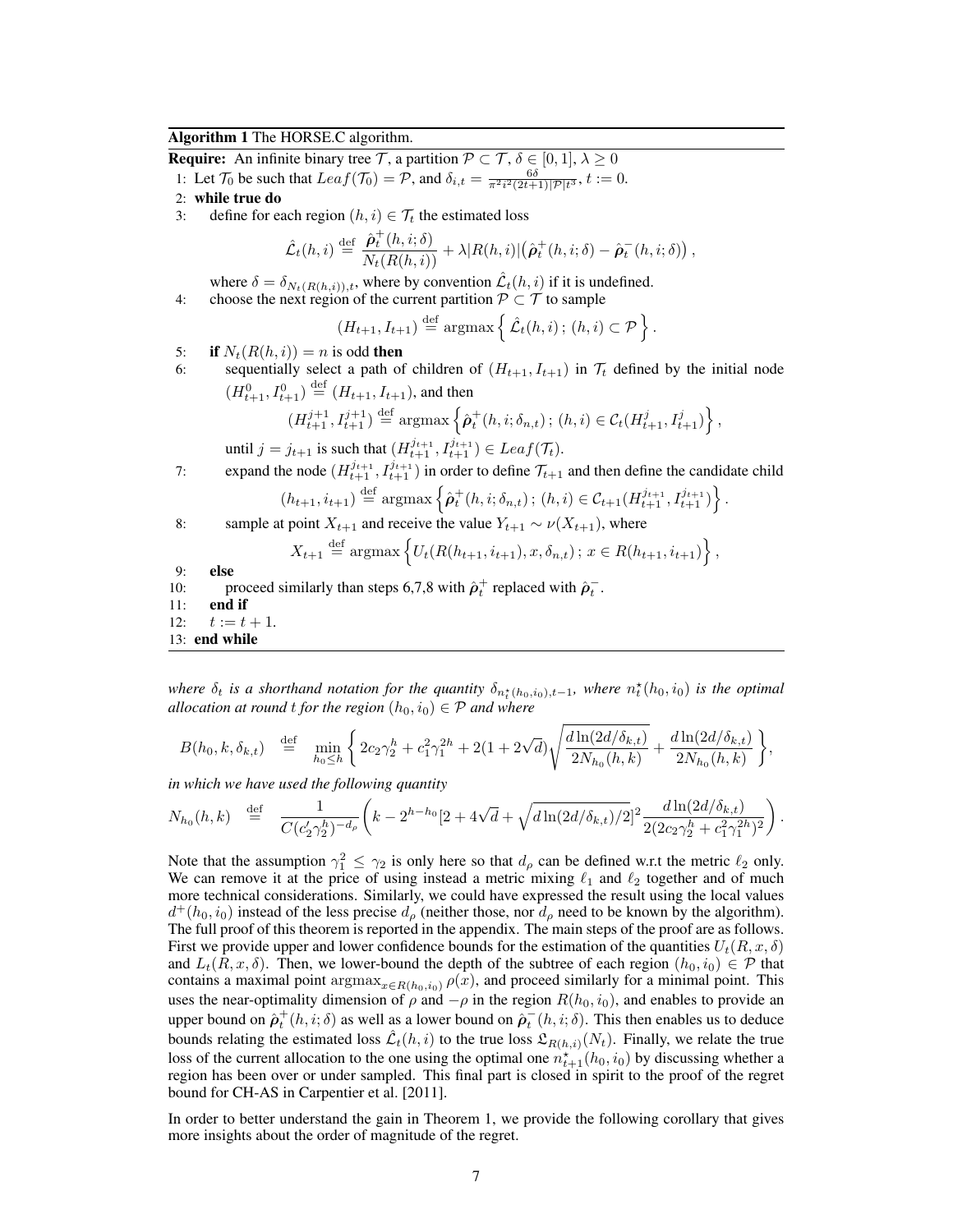**Corollary 1** Let  $\beta \stackrel{\text{def}}{=} 1 + \ln \left( \max\{2, \gamma_2^{-d_\rho}\}\right)$ . Under the assumptions of Theorem 1, assuming that the partition P of the space X is well behaved, i.e. that for all  $(h_0, i_0) \in \mathcal{P}$ , then  $n_{t+1}^{\star}(h_0, i_0)$  grows at least at speed  $O\Big(\ln(t)(\frac{1}{\gamma_2})^{2h_0\beta}\Big)$ , then for all  $\delta\in[0,1]$ , with probability higher than  $1-2\delta$  we have

$$
\mathfrak{R}_T = O\bigg(\sum_{t=|\mathcal{P}|}^T \max_{(h_0, i_0)\in\mathcal{P}} \Big(\frac{1}{n_t^{\star}(h_0, i_0)} + 2\lambda c \gamma^{h_0}\Big) \Big(\frac{\ln(t)}{n_t^{\star}(h_0, i_0)}\Big)^{\frac{1}{2\beta}}\bigg).
$$

This regret term has to be compared with the typical range of the cumulative loss of the optimal allocation strategy, that is given by

$$
\sum_{t=|\mathcal{P}|}^{T} \mathfrak{L}_{\mathcal{P}}(n_t^*) = \sum_{t=|\mathcal{P}|}^{T} \max_{(h_0, i_0) \in \mathcal{P}} \left( \frac{\rho_{(h_0, i_0)}^+}{n_t^*(h_0, i_0)} + 2\lambda c \gamma^{h_0} (\rho_{(h_0, i_0)}^+ - \rho_{(h_0, i_0)}^-) \right),
$$

where  $\rho^+_{(h_0,i_0)}$  $\lim_{x \to R(h_0, i_0)} \rho(x)$ , and similarly  $\rho^{-}_{(h_0, i_0)} \stackrel{\text{def}}{=} \min_{x \in R(h_0, i_0)} \rho(x)$ . Thus, this shows that, after normalization, the relative regret on each cell  $(h_0, i_0)$  is roughly of order  $\frac{1}{\rho^+(h_0,i_0)} \left(\frac{\ln(t)}{n_t^*(h_0,i_0)}\right)^{\frac{1}{2\beta}}$ , i.e. decays at speed  $n_t^*(h_0,i_0)^{-\frac{1}{2\beta}}$ . This shows that we are not only able to compete with the performance of the best allocation strategy, but we actually achieve the exact same performance with multiplicative factor 1, up to a second order term. Note also that, when specified to the case of Example 1, the order of this regret is competitive with the standard results from Carpentier et al. [2011].

The lost of the variance term  $\rho^+(h_0, i_0)^{-1}$  (that is actually a constant) here comes from the fact that we are only able to use Hoeffding's like bounds for the estimation of the variance. In order to remove it, one would need empirical Bernstein's bounds for variance estimation in the case of martingale difference sequences. This is postponed to future work.

## 6 Discussion

In this paper, we have provided an algorithm together with a regret analysis for a problem of online allocation of samples in a fixed partition, where the objective is to minimize a loss that contains a penalty term that is driven by a notion of curiosity. A very specific case (finite state space) already corresponds to a difficult question known as *active learning in the multi-armed bandit setting* and has been previously addressed in the literature (e.g. Antos et al. [2010], Carpentier et al. [2011]). We have considered an extension of this problem to a continuous domain where a fixed partition of the space as well as a generative model of the unknown dynamic are given, using our curiosity-driven loss function as a measure of performance. Our main result is a regret bound for that problem, that shows that our procedure is first order optimal, i.e. achieves the same performance as the best possible allocation (thus with multiplicative constant 1).

We believe this result contributes to filling the important gap that exists between existing algorithms for the challenging setting of intrinsic reinforcement learning and a theoretical analysis of such, the HORSE.C algorithm being related in spirit to, yet simpler and less ambitious the RIAC algorithm from Baranes and Oudeyer [2009]. Indeed, in order to achieve the objective that tries to address RIAC, one should first remove the assumption that the partition is given: One trivial solution is to run the HORSE.C algorithm in episodes of doubling length, starting with the trivial partition, and to select at the end of each a possibly better partition based on computed confidence intervals, however making efficient use of previous samples and avoiding a blow-up of candidate partitions happen to be a challenging question; then one should relax the generative model assumption (i.e. that we can sample wherever we want), a question that shares links with a problem called *autonomous explo*ration. Thus, even if the regret analysis of the HORSE.C algorithm is already a strong, new result that is interesting independently of such difficult specific goals and of the reinforcement learning framework (no MDP structure is required), those questions are naturally left for future work.

Acknowledgements The research leading to these results has received funding from the European Community's Seventh Framework Programme (FP7/2007-2013) under grant agreement no 270327 (CompLACS) and no 216886 (PASCAL2).